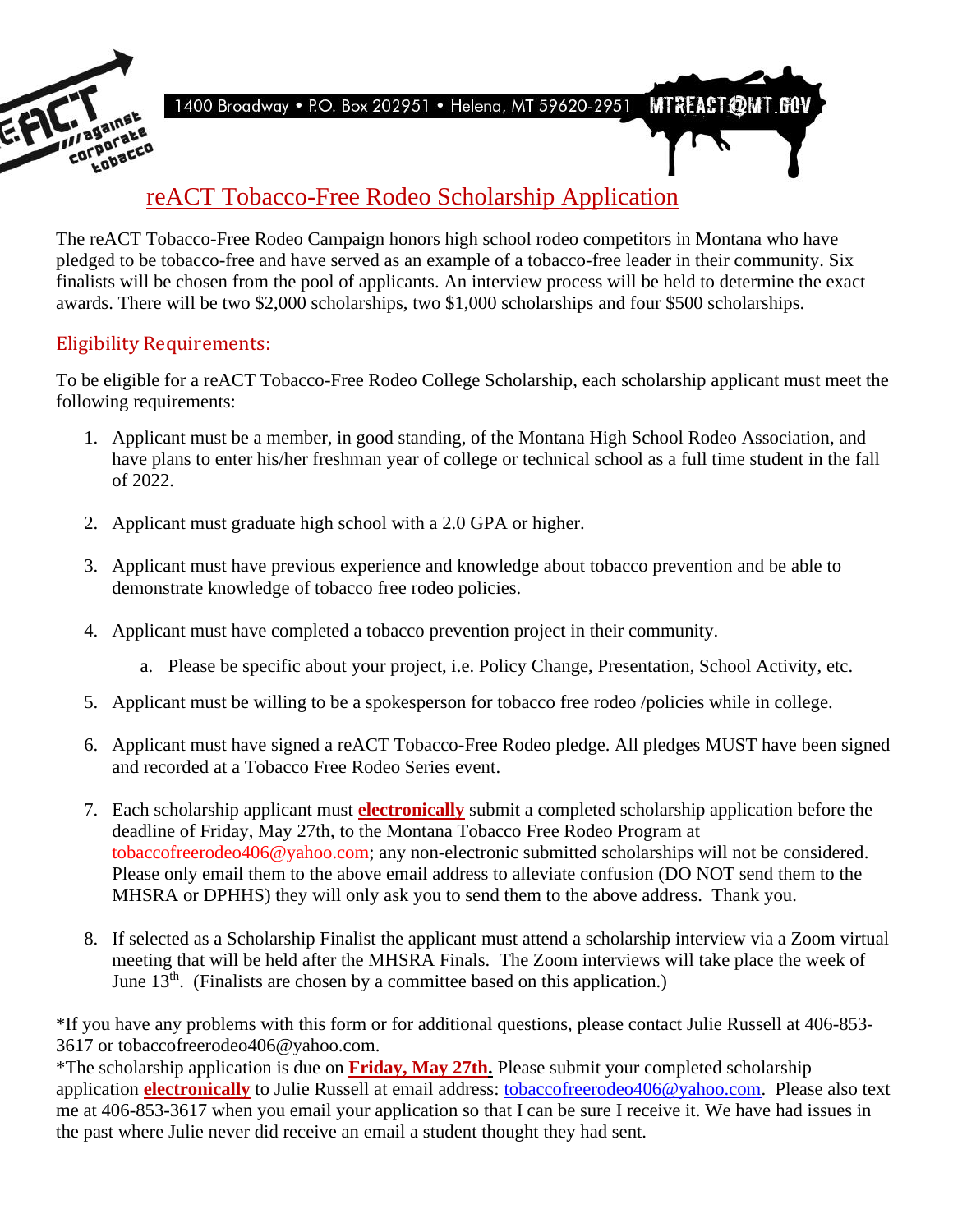

1400 Broadway • P.O. Box 202951 • Helena, MT 59620-2951

**MTREACT@MT.GOV** 

## General Information

#### Applicant's Full Name:

Click here to enter text.

#### Email Address:

Click here to enter text.

#### Phone Number:

Click here to enter text.

#### Parents Name:

Click here to enter text.

#### Home Address:

Click here to enter text.

#### Phone Number:

Click here to enter text.

# High School Information

Current School:

Click here to enter text.

#### reACT advisor name or school counselor:

Click here to enter text.

#### Phone Number:

Click here to enter text.

#### Name of college or technical school you plan on attending:

Click here to enter text.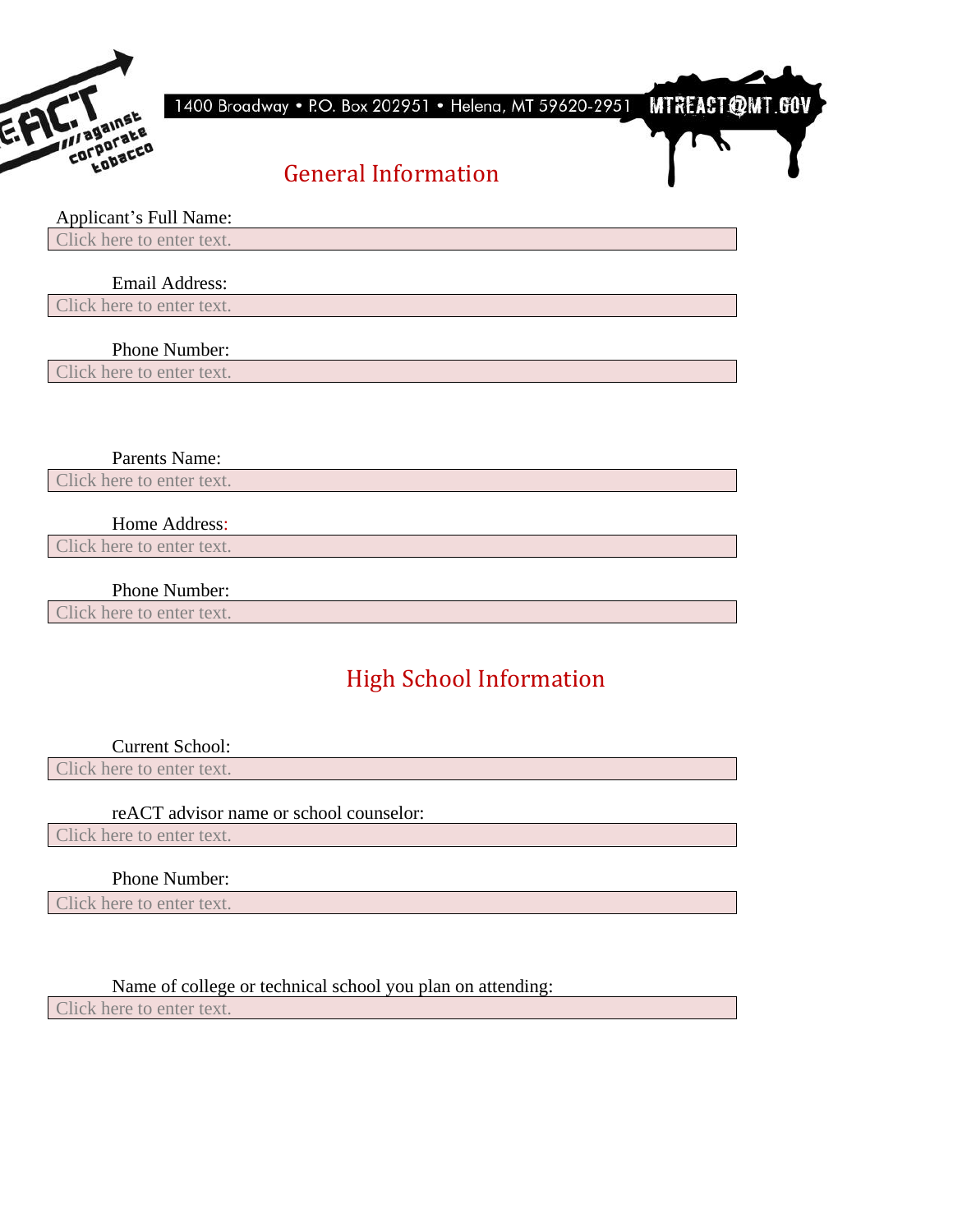

Please list all extracurricular activities on and off campus during high school, indicating the years participated and any honors received. (Example: reACT youth group  $-2$  years; Rodeo  $-3$  years; Track  $-3$  years, qualified for state)

Click here to enter text.

### "Tobacco-Free" Pledge

A Tobacco Free Pledge must be signed at a Tobacco Free Rodeo Series event, and will be on file. This must be signed in order to qualify for the scholarship. Please describe why you signed the "Tobacco-Free" pledge and at which Rodeo you signed.

Click here to enter text.

### reACT

Please describe your involvement in your community reACT youth group and / or Tobacco Prevention activities.

Click here to enter text.

If chosen for this scholarship, how do you plan on being an ambassador for the tobacco free movement at your college?

Click here to enter text.

# Education Plans

Please state your plans for future education and/or goals, profession, and activities including dates, institutions, and locations. (Please note that MHSRA scholarships require the successful completion of the first semester of college or equivalent training/profession to receive any scholarship.) This means that your scholarship money will be available to you for your second semester.

Click here to enter text.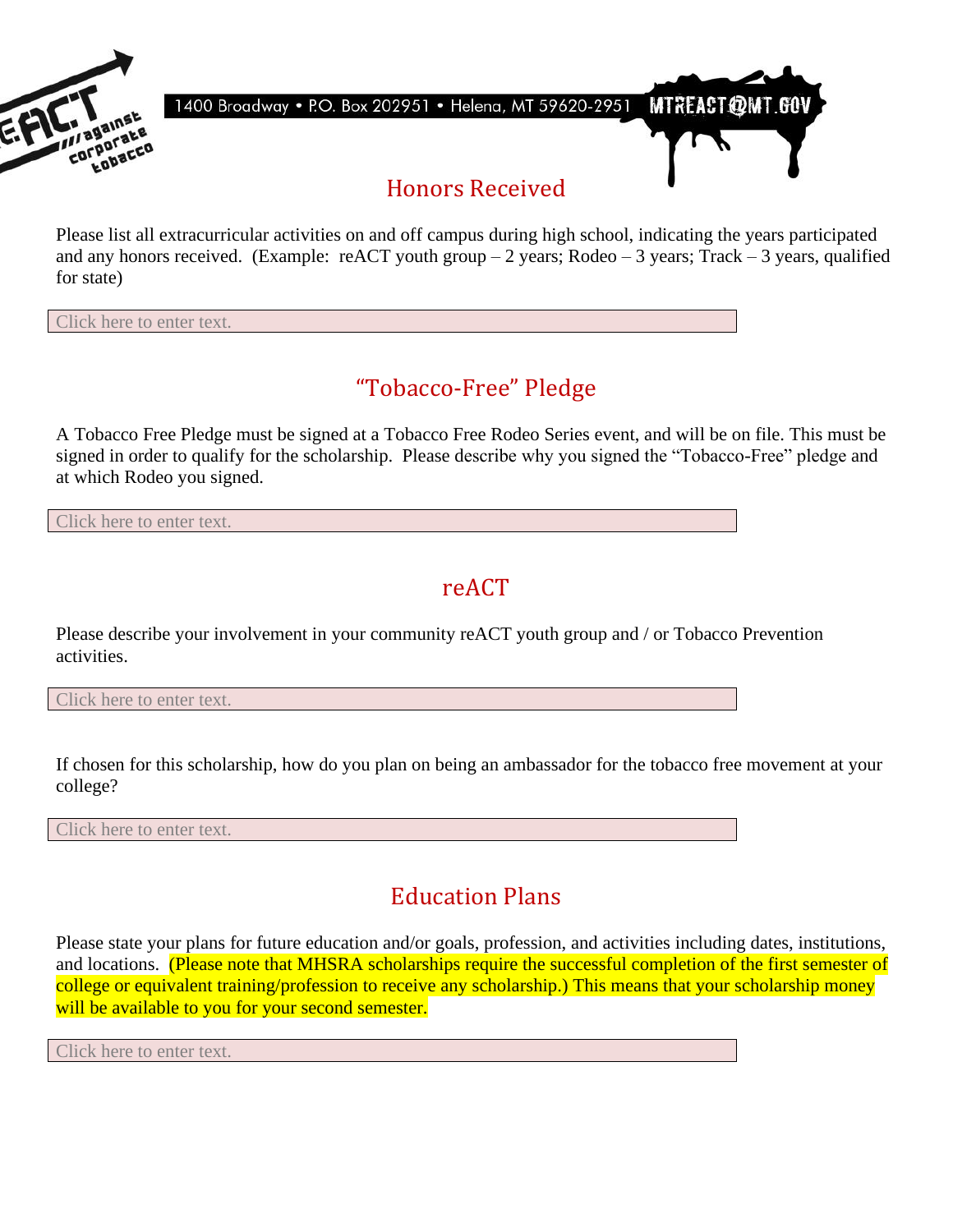

Click here to enter text.

How has the Montana Tobacco-Free Rodeo affected you and how have you promoted it to your peers?

Click here to enter text.

In the last 50 years how has tobacco use and the tobacco companies' sponsorship changed in Rodeo?

Click here to enter text.

What is your opinion on the impact and change from regular cigarette and chew advertising to the advertising of Vapes and other Nicotine delivery devices? And how has this affected young people.

Click here to enter text.

How do you feel tobacco free fairgrounds and parks would impact your community?

Click here to enter text.